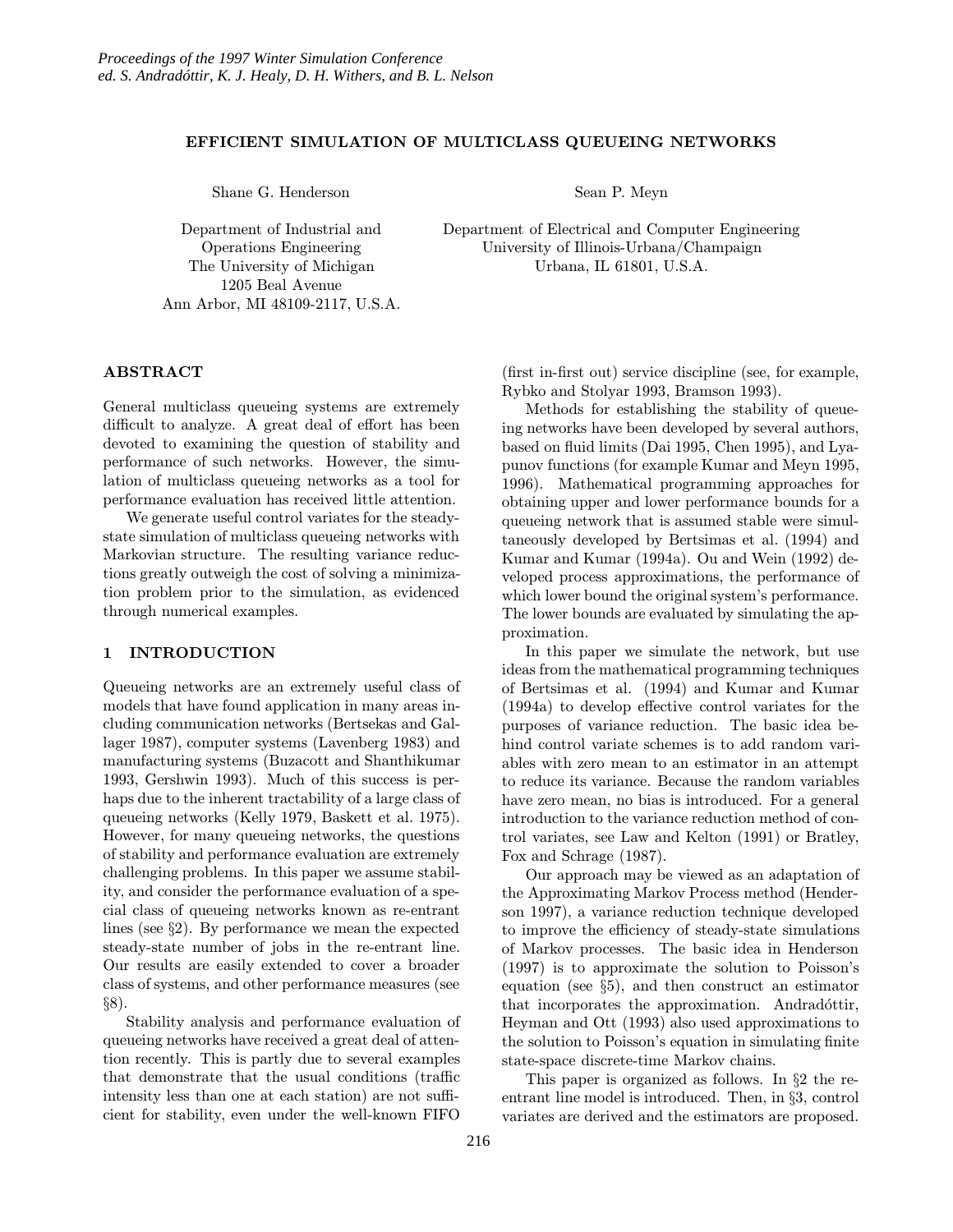Asymptotic behaviour of the estimators is explored in §4. In §5, we discuss the choice of multipliers for the control variates derived in §3. In order to obtain confidence intervals (C.I.'s) based on the estimators, we must be able to estimate certain variances and covariances. This is done using the method of batch means, as described in §6. Several examples are presented in §7 and §8 summarizes the paper and discusses future research directions.

All vectors are assumed to be column vectors.

## 2 THE BASIC OPEN RE-ENTRANT LINE

For simplicity, we present our results in the context of re-entrant lines, which are special cases of multiclass queueing networks. The approach can be extended in a straight-forward manner to more general systems (such as those with probabilistic routes etc., as described in Kumar and Kumar 1994a).

Consider a system consisting of s stations (or machines). Jobs arrive to the system according to a Poisson process at rate  $\lambda$ . All jobs follow a deterministic route through the system. Jobs first visit station  $\sigma(1) \in \{1, \ldots, s\}$ , and are considered to be stored in buffer 1 while either waiting for or receiving service. After completing service at station  $\sigma(1)$ , jobs then follow the route  $\sigma(2), \sigma(3), \ldots, \sigma(\ell)$ , and are stored in buffers  $2, 3, \ldots, \ell$  respectively. After completing service at buffer  $\ell$ , jobs leave the system. Service times for jobs in buffer  $i$  are exponentially distributed with mean  $\mu_i$ . All service and interarrival times are independent. We assume that the traffic intensity at each station is less than one, i.e.,  $\sum_{i:\sigma(i)=\sigma} \lambda/\mu_i < 1$ ,  $\forall \sigma$ .

Let  $X_i(t)$  denote the number of jobs present at time t in buffer i, and let  $X(t) = (X_1(t), \ldots, X_\ell(t))$ be the vector of buffer contents at time t. Let  $W_i(t)$ be the fraction of station  $\sigma(i)$ 's effort devoted to processing jobs in buffer i at time t, and let  $W(t) =$  $(W_1(t),..., W_\ell(t))$  be the vector of station effort at time t. Then  $W_i(t) \geq 0$  for all i and t, and for all stations  $\sigma$  and all  $t, \sum_{i:\sigma(i)=\sigma} W_i(t) \leq 1$ .

We require the scheduling policy adopted by stations in allocating their effort to be stationary and non-idling. By stationary, we mean that  $W(t)$  is a function of  $X(t)$  alone. This precludes such disciplines as FIFO (which rely on additional information such as the order in which jobs arrive), but allows (for example) pre-emptive priority and process or sharing policies. By non-idling, we mean that if  $\sum_{i:\sigma(i)=\sigma} X_i(t) > 0$  (there are jobs present at station  $\sigma$ ), then  $\sum_{i:\sigma(i)=\sigma} W_i(t) = 1$  (the station is allocating all of its effort). Because the station may allocate effort to empty buffers, this constraint does not exactly specify the non-idling condition, but it is a reasonable approximation.

The stationary scheduling policy assumption allows us to conclude that  $X = (X(t) : t \geq 0)$  is a continuous-time Markov chain. Now rescale time so that  $\lambda + \sum_{i=1}^{\ell} \mu_i = 1$  and uniformize; see Lippman (1975). Let the times  $\{\tau_n\}$  correspond to either arrivals, real service completions, or virtual service completions. The control variates that we derive in the next section are a linear function of the products  $W_i(\tau_n)X_j(\tau_n)$ , and so are not necessarily a linear function of the  $X_j(\tau_n)$ 's. Therefore, define the process  $Z = (Z(n) : n \ge 0)$ , where  $Z(n)$  is a column vector of the form

$$
(Z_{ij}(n) = W_i(\tau_n)X_j(\tau_n) : 1 \leq i, j \leq \ell).
$$

The process Z is a Markov chain, and it is important to note that  $X(\tau_n)$  is a deterministic function of  $Z(n)$ , as can be seen from the equality (for each  $j$ )

$$
X_j(\tau_n) = \sum_{i:\sigma(i) = \sigma(j)} Z_{ij}(n) . \psi \tag{1}
$$

**Remark:** Notice that for all  $\sigma$ ,  $\sum_{i:\sigma(i)=\sigma} W_i(\tau_n) \leq$ 1, so that for  $\sigma \neq \sigma(i)$ 

$$
X_j(\tau_n) \ge \sum_{i:\sigma(i)=\sigma} Z_{ij}(n) . \psi \tag{2}
$$

Let the state space of  $Z$  be  $S$ . Our basic assumption on the process Z is that

(A) there exists a function  $V: \mathbb{R}^{\ell^2}_+ \to \mathbb{R}_+$  satisfying

1. V is equivalent to a quintic in the sense that for some  $\gamma < 1$ ,

$$
\gamma(\|z\|^5+1) \le V(z) \le \gamma^{-1}(\|z\|^5+1);
$$
 and

2. for some  $\eta > 0$ , and all z,

$$
PV(z) \le V(z) - ||z||^4 + \eta,
$$

where  $PV(z) \stackrel{\triangle}{=} E[V(Z(1))|Z(0) = z].$ 

This condition will be satisfied if the stability LP of Kumar and Meyn (1995) admits a solution. In this case, the function V takes the form  $V(z) = (z^T Q z)^{5/2}$ , where  $Q$  is a matrix of suitable dimension.

Alternatively, if a fluid model is stable, it is shown in Dai and Meyn (1995) that if we define  $\tau_0 = \inf\{n \geq 1\}$  $1: Z(n) = 0$ , then the function

$$
V(z) = E\left[\sum_{k=0}^{\tau_0} ||Z(k)||^4 | Z(0) = z\right]
$$

is bounded as in condition 1, and this function is known to satisfy condition 2 (Meyn and Tweedie 1993, p. 338).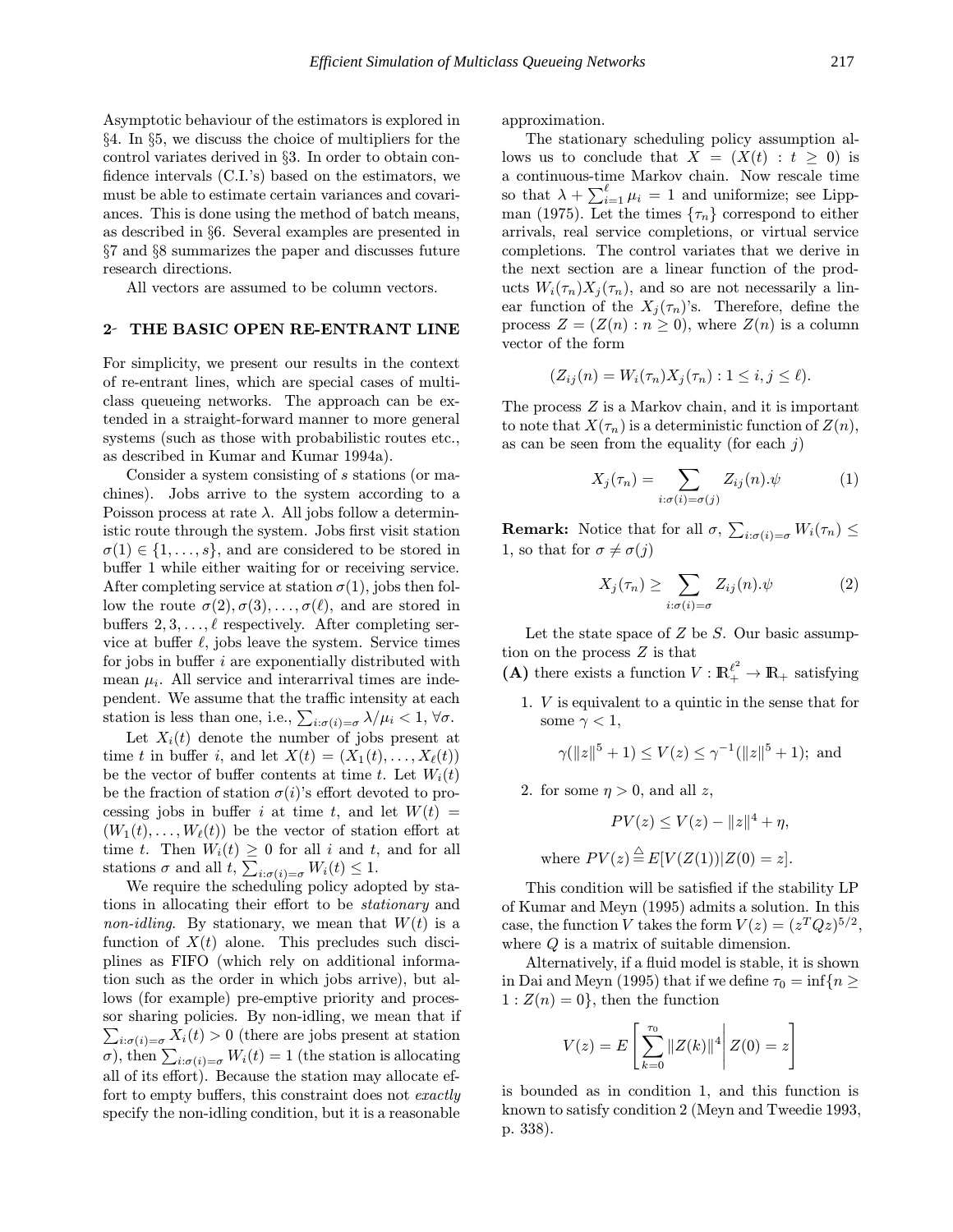Under  $(A)$ , the chain admits a unique invariant probability distribution  $\pi$ , and  $E_{\pi}||Z(0)||^4 < \infty$  (Meyn and Tweedie 1993, p. 330), where

$$
E_{\pi}(\cdot) \stackrel{\triangle}{=} \int_{S} E(\cdot | Z(0) = z) \pi(dz).
$$

## 3 ESTIMATORS AND CONTROLS

Recall that we wish to estimate the mean steady-state number of customers in the system. From (1)

$$
\sum_{j=1}^{\ell} X_j(\tau_n) = \sum_{j=1}^{\ell} \sum_{i:\sigma(i)=\sigma(j)} Z_{ij}(n)
$$

$$
= c^T Z(n), \psi
$$
(3)

where c is a vector of ones and zeros, and  $c^T$  denotes the transpose of the vector c. We may define the mean steady-state number of customers in the system as  $c^T \overline{z}$ , where  $\overline{z}_{i,j} \stackrel{\triangle}{=} E_{\pi} Z_{i,j}(0)$  and  $\overline{z}$  is the column vector of  $\bar{z}_{i,j}$ 's.

Define the *standard* estimator  $q_0(n)$  of  $c^T \overline{z}$  to be  $c^T\bar{Z}(n)$ , where

$$
\bar{Z}(n) \stackrel{\triangle}{=} n^{-1} \sum_{k=0}^{n-1} Z(k) . \psi \tag{4}
$$

We now introduce a collection of random variables with steady-state mean zero that can be used as control variates. Recall that  $\pi$  is the steady-state distribution of Z. If  $E_{\pi}$  $|h(Z(0))| < \infty$ , then  $E_{\pi}(Ph$  $h(Z(0)) = 0$ , so that  $Ph - h$  has steady-state mean zero, suggesting possible control variate applicability.

First consider the function

$$
h_j(z) \stackrel{\triangle}{=} \sum_{i:\sigma(i)=\sigma(j)} z_{ij} = x_j,
$$

where  $x$  is the vector of buffer levels corresponding to the state  $z$ . Let  $w$  be the vector of work allocations corresponding to z. In one transition, either an arrival may occur to buffer 1 (with probability  $\lambda$ ), a real service completion may occur at buffer k (with probability  $\mu_k w_k$ , or a virtual service completion may occur at buffer k (with probability  $\mu_k(1-w_k)$ ). Therefore,

$$
Ph_j(z) - h_j(z) = \mu_{j-1} w_{j-1} - \mu_j w_j, \psi \quad (5)
$$

where  $\mu_0 \stackrel{\triangle}{=} \lambda$  and  $w_0 \stackrel{\triangle}{=} 1$ . Condition (A) implies that  $E_{\pi}|h_i(Z(0))| < \infty$ , so that (5) has zero steady-state mean for all  $j$ , and it follows that

$$
\bar{w}_j \stackrel{\triangle}{=} E_{\pi} W_j(0) = \lambda/\mu_j.
$$

We have shown that the mean steady-state work allocation at buffer j is  $\lambda/\mu_i$ , as expected by work conservation.

The same approach may be used for functions of the form  $h_{jk}(z) = x_j x_k$ , where once again x and w are the buffer size and workload allocation vectors corresponding to z. Suppose first that  $k \geq j+2$ . By considering the possible transitions as before,

$$
Ph_{jk}(z) - h_{jk}(z) = \mu_{j-1}w_{j-1}x_k - \mu_j w_j x_k + \mu_{k-1}w_{k-1}x_j - \mu_k w_k x_j.
$$

Taking steady-state expectations yields

$$
0 = \mu_{j-1} \bar{z}_{j-1,k} - \mu_j \bar{z}_{jk} + \mu_{k-1} \bar{z}_{k-1,j} - \mu_k \bar{z}_{kj} = r_{jk}^T \bar{z},
$$

where  $\bar{z}$  is the vector of steady-state means (of dimension  $\ell^2$ ) defined at the start of this section, and  $r_{ik}$  is a vector of coefficients.

By considering other  $j \leq k$ , and noting that  $\bar{w}_i =$  $\lambda/\mu_i$ , we determine that  $r_{jk}^T \bar{z} = \gamma_{jk}$ , where

$$
\gamma_{jk} = \begin{cases}\n-2\lambda \psi & \text{if } j = k, \\
\lambda \psi & \text{if } k = j + 1, \\
0, \psi & \text{if } k > j + 1,\n\end{cases}
$$

and  $r_{jk}$  is defined as follows. Let  $e_{jk}$  be the vector that is zero except for a one in the  $(j, k)$ th position, so that  $e_{jk}^T z = z_{jk}$ . Then for  $k = j$ ,  $k = j + 1$  and  $k > j + 1$ , the vector  $r_{jk}$  is given by

$$
2\mu_{j-1}e_{j-1,j} - 2\mu_j e_{jj},
$$
  
\n
$$
\mu_{j-1}e_{j-1,j+1} - \mu_j e_{j,j+1} + \mu_j e_{jj} - \mu_{j+1}e_{j+1,j},
$$
 and  
\n
$$
\mu_{j-1}e_{j-1,k} - \mu_j e_{jk} + \mu_{k-1}e_{k-1,j} - \mu_k e_{kj}
$$

respectively. There is one equation for each pair  $(j, k)$ where  $1 \leq j \leq k \leq \ell$ , so that there are  $\ell(\ell + 1)/2$ equations in all. These equations were derived in Kumar and Kumar (1994a) using the above approach, and using a slightly different approach that requires weaker conditions in Kumar and Meyn (1996). Bertsimas et al. use the same basic ideas to construct inequalities.

Let R be the matrix where the  $(j, k)$ th column contains  $r_{jk}$ , and let  $\gamma$  be the vector of  $\gamma_{jk}$ 's. In matrix notation, we have shown that  $R^T \bar{z} = \gamma$ . These relations may be used to obtain control variates in a simulation of the re-entrant line. In fact, one may envisage two approaches at this point.

1. Simulate  $X$  up to time  $n$  storing the entire sample path. Then estimate the mean steady-state number in the system by

$$
q_1(n) = c^T \bar{Z}(n) + \hat{\alpha}(n)^T (R^T \bar{Z}(n) - \gamma),
$$

choosing the vector  $\hat{\alpha}(n)$  after the simulation is complete in an attempt to minimize the variance of the estimator  $q_1(n)$ .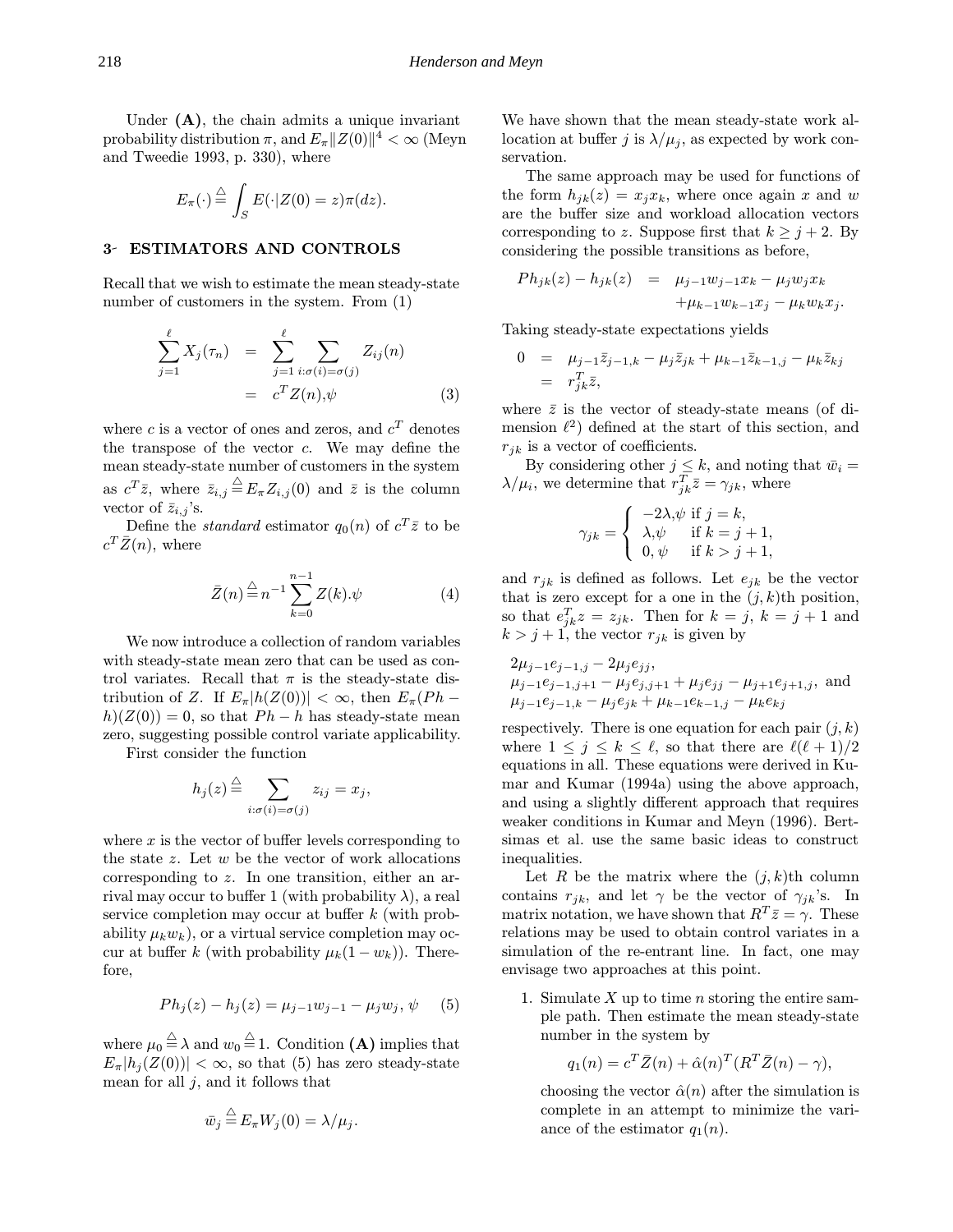2. Choose the vector  $\alpha$  prior to the simulation, then simulate  $X$ , and use the estimator

$$
q_2(n) = c^T \bar{Z}(n) + \hat{\beta}(n)\alpha^T (R^T \bar{Z}(n) - \gamma), \quad (6)
$$

where  $\beta(n)$  is chosen after the simulation is complete in an attempt to minimize the variance of the estimator  $q_2(n)$ .

At first sight, approach 1 may seem somewhat storage intensive, but after noting that we merely need to store the initial state and the sequence of events, it is apparent that the storage requirements would not be overwhelming. However, for a large reentrant line with many buffers, the number of coefficients  $(\alpha)$  needed to be estimated is very large, and this directly affects the statistical efficiency of  $q_1(n)$ (see the discussion of the loss factor in Lavenberg and Welch 1981, or a generalization of this result given in Loh 1994). Therefore, we will pursue the use of  $q_2(n)$ as an estimator of the mean steady-state system size.

**Remark:** A hybrid of the two estimators  $q_1$  and  $q_2$ could be constructed in which one first "clumps" the control variates into (say)  $m < \ell(\ell + 1)/2$  variates, then performs the simulation, and finally estimates an m-vector of control coefficients to obtain the estimator. However, it is unclear how to perform the initial clumping, so we do not pursue such an approach here.

#### 4 ESTIMATOR ASYMPTOTICS

We would like to investigate the asymptotic properties of the estimators outlined in the previous section. In particular, do they satisfy laws of large numbers and central limit theorems? To answer these questions, first observe that assumption  $(A)$  implies that Z satisfies a functional central limit theorem (FCLT).

**Proposition 1** Let  $M(n) \triangleq \sum_{k=0}^{n-1} Z(k)$ . Under the assumption (A),

$$
n^{1/2}\left(\frac{M(n\cdot)}{n} - \bar{z}\cdot\right) \Rightarrow B_1(\cdot) \tag{7}
$$

as  $n \to \infty$ , where  $B_1(\cdot)$  is an  $\ell^2$ -dimensional Brownian motion with zero drift and positive semi-definite covariance matrix  $\Lambda$ , and  $\Rightarrow$  denotes weak convergence.

**Proof:** Let  $V_2 = V^{2/5}$ , where V is defined as in (A). By concavity,

$$
PV_2(z) \leq (PV(z))^{2/5}
$$
  
\n
$$
\leq (V(z) - ||z||^4 + \eta)^{2/5}
$$
  
\n
$$
\leq V_2(z) + (\eta - ||z||^4)(V(z))^{-3/5}
$$
  
\n
$$
\leq V_2(z) - \epsilon ||z|| + \eta_2
$$

for some  $\epsilon$  and  $\eta_2$ , where we have used the assumption that  $V$  is equivalent to a quintic in the last step.

It follows from this bound and (A) that the moment conditions of Meyn and Tweedie (1993) §17.5 are satisfied. Theorems 17.4.4 and 17.5.3 of Meyn and Tweedie (1993) complete the proof.  $\Box$ 

Remark: The FCLT may be viewed as an extension of the ordinary central limit theorem to an entire process. In particular, the ordinary central limit theorem results by looking at the FCLT result at time 1.

We may now describe the asymptotic behaviour of the standard estimator  $q_0(n)$ .

**Theorem 1** Under the assumption  $(A)$ ,

- 1.  $q_0(n) \rightarrow c^T \overline{z}$  a.s. as  $n \rightarrow \infty$ ; and
- 2.  $n^{1/2}(q_0(n)-c^T\bar{z}) \Rightarrow \sigma_0 N(0, 1), \text{ as } n \to \infty \text{ where}$  $\sigma_0^2 = c^T\Lambda c$  and  $N(0, 1)$  denotes a standard normal random variable.

**Proof:** The first result is a consequence of the strong law of large numbers for Markov chains; see Meyn and Tweedie (1993), p. 424. The second result is a direct consequence of the FCLT and the fact that  $q_0(n)$  is a linear function of  $M(n)$ .  $\Box$ 

In order to describe the asymptotic behaviour of  $q_2(n)$ , we first note that the FCLT (7) implies another FCLT of the form

$$
n^{1/2}\left(\begin{array}{c}n^{-1}c^T M(n\cdot)-(c^T\bar{z})\\n^{-1}\alpha^T R^T M(n\cdot)-( \alpha^T\gamma)\cdot\end{array}\right) \Rightarrow B_2(\cdot), \quad (8)
$$

as  $n \to \infty$ , where  $B_2$  is a zero drift Brownian motion with covariance matrix

$$
\Gamma = \left( \begin{array}{cc} c^T \Lambda c & c^T \Lambda R \alpha \\ c^T \Lambda R \alpha & \alpha^T R^T \Lambda R \alpha \end{array} \right).
$$

Theorem 2 Suppose that assumption (A) holds, and that  $\hat{\beta}(n) \rightarrow \beta$  a.s. as  $n \rightarrow \infty$ , where  $\beta$  is a deterministic constant. Then

1.  $q_2(n) \rightarrow c^T \overline{z}$  a.s. as  $n \rightarrow \infty$ ; and 2.  $n^{1/2}(q_2(n)-c^T\bar{z}) \Rightarrow \sigma_2N(0,1)$  as  $n \to \infty$ , where  $\sigma_2^2 = \Gamma_{11} + 2\beta \Gamma_{12} + \beta^2 \Gamma_{22}.$ 

Proof: The first result follows from the fact that  $\bar{Z}_n \to \bar{z}$  a.s. as  $n \to \infty$  and  $\alpha^T R^T \bar{z} - \alpha^T \gamma = 0$  for any  $\alpha$ . The second result is a consequence of the FCLT (8) and the converging together lemma (Billingsley 1986, p. 349).  $\Box$ 

Remark: To minimize the time-average variance constant (TAVC)  $\sigma_2^2$  we should take  $\beta^* = -\Gamma_{12}/\Gamma_{22}$ unless  $\Gamma_{22}$  is zero, in which case  $\beta^* = 0$ . Since  $\Gamma$  will rarely (if ever) be known exactly,  $\beta^*$  must be estimated. We will return to this point in §6.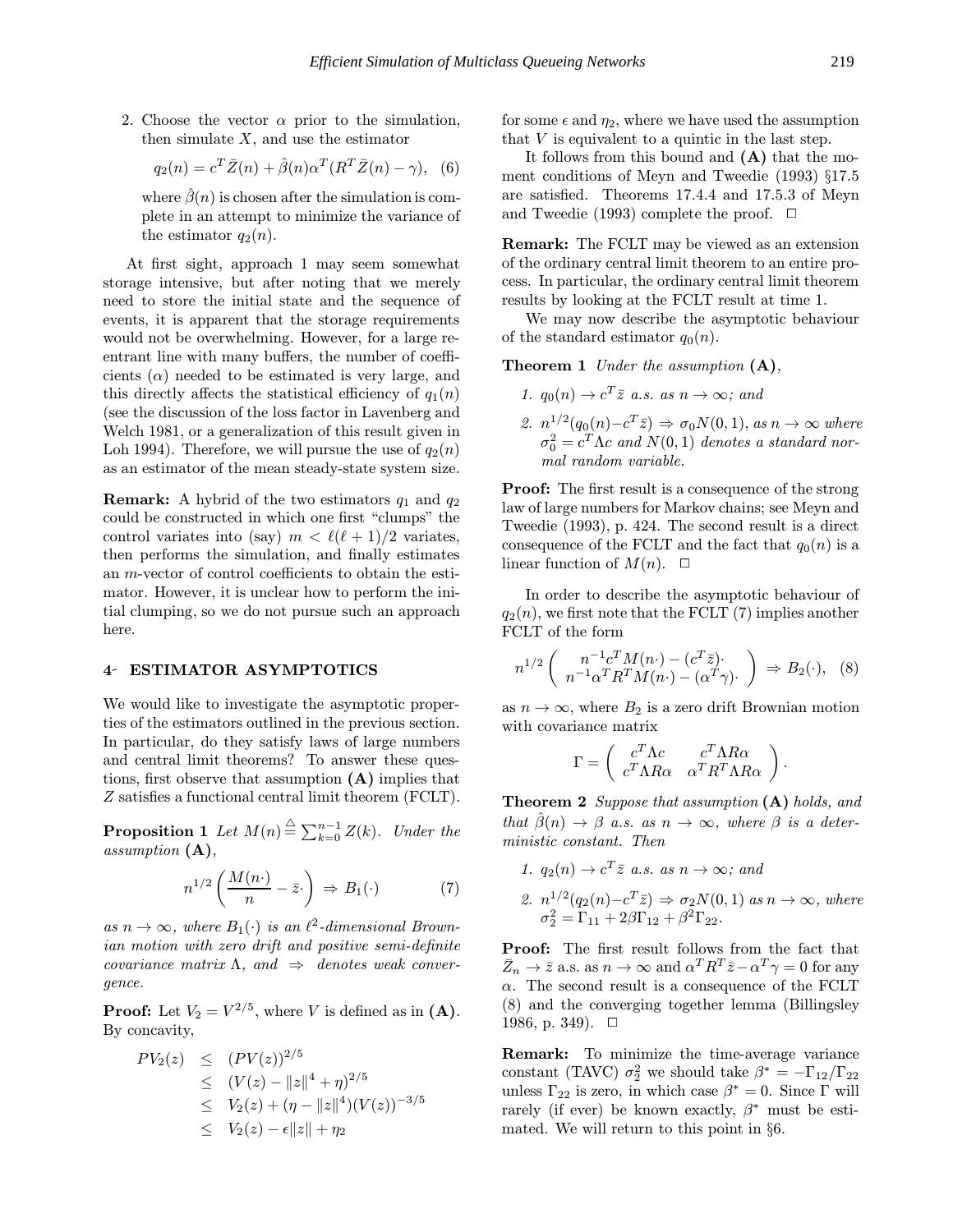# 5- CHOOSING  $\alpha$

In this section we show how to choose the parameters  $\alpha$  so that the TAVC of  $q_2(n)$  is minimized. Our goal in doing so is to provide some insight as to a "good" choice of  $\alpha$ . Of course, the parameter  $\beta$  is also at our disposal, but merely scales  $\alpha$ , so may be ignored (set to 1) in determining the optimal  $\alpha$ . Because the optimal choice of  $\alpha$  will prove to depend on the covariance structure of  $Z$ , it cannot, in general, be determined prior to the simulation.

Consider the estimator  $q_2(n)$  with  $\beta(n) = 1$  for all n. From Theorem 2, we see that

$$
\sigma_2^2 = (c + R\alpha)^T \Lambda (c + R\alpha)
$$
  
= 
$$
\|\Lambda^{1/2} (R\alpha + c)\|_2^2,
$$

where  $\Lambda^{1/2}$  is a Cholesky factor of  $\Lambda$  (i.e.,  $\Lambda^{1/2}$  is upper triangular and  $(\Lambda^{1/2})^T \Lambda^{1/2} = \Lambda$ ). Ideally,  $\alpha$ would be chosen to minimize  $\sigma_2^2$ , so that we should choose  $\alpha$  to minimize the above 2-norm.

Prior to the simulation, both  $R$  and  $c$  are known, but  $\Lambda$  is not. In general then, we cannot choose the optimal  $\alpha$ 's prior to the simulation. However, we now have some insight into how to choose  $\alpha$ . A reasonable approach is to attempt to minimize  $\|R\alpha+c\|$  for some norm, and then use the estimator  $q_2(n)$  defined in (6). A reasonable choice of norm is the 2-norm, because this will yield the optimal  $\alpha$  when  $\Lambda$  is the identity matrix, and intuitively should yield good results if  $\Lambda$ is "close" to the identity. However, it is conceivable that other norms may also prove useful.

We may also exploit prior knowledge of  $\Lambda$ . For example, consider the class of pre-emptive priority policies. In these policies, the buffers at a station are ordered according to priority, and a job in one of the buffers receives service only if the buffers of higher priority at that station are empty. Therefore, if  $\sigma(i) = \sigma(j)$ , and j has a higher priority than i, then  $Z_{ij} = W_i X_j = 0$  (Kumar and Kumar 1994a). We immediately see that the column of  $\Lambda^{1/2}$  corresponding to the variable  $Z_{ij}$  must be zero, so that the  $(i, j)$ element of  $R\alpha + c$  corresponding to that column has no effect on the TAVC. Hence, we minimize  $\|R\alpha+c\|$ but exclude the  $(i, j)$  element from the norm calculation. It is conceivable that similar methods might be used to exploit knowledge about other policies.

The problem of minimizing the 1 or  $\infty$  norm of  $R\alpha + c$  may be formulated as a linear program. By appealing to the normal equations, one may also minimize the 2-norm using linear programming, or of course, solve this least squares problem by some other method. Thus, our approach is as follows.

1. Solve a linear program or least squares problem to obtain  $\alpha$ .

- 2. Simulate the Markov chain Z up to time n.
- 3. Compute some reasonable  $\hat{\beta}(n)$ .
- 4. Compute the estimator  $q_2(n)$  as given in (6).

Remark: The minimization problem above may be viewed as approximating the solution to Poisson's equation (Henderson 1997). For positive recurrent discrete-time processes, Poisson's equation may be written

$$
Ph(z) - h(z) = -(c^T z - c^T \bar{z}) \quad \forall z \in S.\psi \quad (9)
$$

If this equation could be solved, then we would obtain a zero variance estimator for  $c^T \overline{z}$  via  $c^T Z(0)$  +  $Ph(Z(0)) - h(Z(0))$ . We may view the problem of minimizing  $\|R\alpha + c\|$  as finding a function

$$
h_{\alpha} \stackrel{\triangle}{=} \sum_{i,j} \alpha_{ij} h_{ij}
$$

that approximately solves (9). To see this, observe that

$$
Ph_{\alpha}(z) - h_{\alpha}(z) \approx \alpha^{T} (R^{T}z - \gamma),
$$

so that if  $R\alpha = -c$ , then  $h_{\alpha}$  approximately solves (9).

## **6- BATCH MEANS**

Recall that it is desirable to estimate  $\beta^* = -\Gamma_{12}/\Gamma_{22}$ when using the estimator  $q_2(n)$ . One approach to doing so would be to use the regenerative method (see Law and Kelton 1991), with regeneration times defined by the return times to a distinguished state. However, it is conceivable that for large systems, the time between returns to a distinguished state would be prohibitive, so that very large run lengths would be required to obtain even a single regenerative cycle.

Therefore, we choose to use the method of batch means for estimating  $\beta^*$ . Following the recommendations of Nelson (1989) on combining batch means and control variates, we used a fixed number of batches  $b = 30$ . However, in doing so we no longer obtain a consistent estimator of  $\beta^*$ , so that the asymptotic results of §4 may not apply (and in fact, they do not). In order to be precise, we first outline how the estimator  $q_2(n)$  is constructed, which basically comes down to how  $\beta(n)$  is constructed, and then provide the relevant asymptotic results. The following computational procedure is adapted from Loh (1994), p. 33.

- 1. Select  $\alpha$ .
- 2. Simulate Z up to time n and compute (for  $i =$  $1, \ldots, b)$  the batch means

$$
\bar{Z}^i = \frac{b}{n} \sum_{k=\lfloor n(i-1)/b \rfloor}^{\lfloor ni/b-1 \rfloor} Z(k).
$$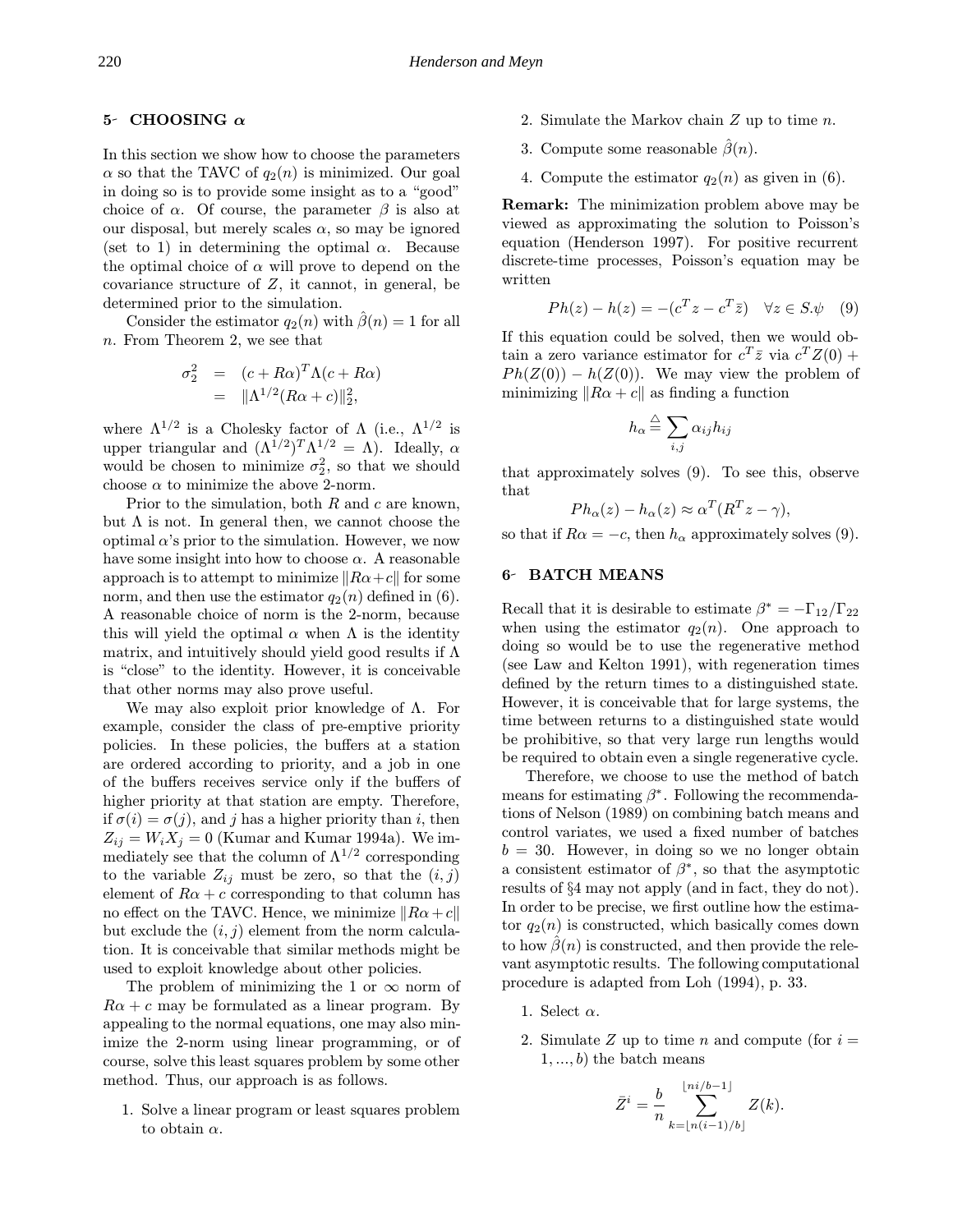- 3. Compute  $\bar{Z}(n) = b^{-1} \sum_{i=1}^{b} \bar{Z}^i$ .
- 4. Compute

$$
V_{11}(n) = (b-1)^{-1} \sum_{i=1}^{b} (c^T \bar{Z}^i - c^T \bar{Z}(n))^2,
$$
  
\n
$$
V_{22}(n) = b^{-1} \sum_{i=1}^{b} (\alpha^T R^T \bar{Z}^i - \alpha^T R^T \bar{Z}(n))^2,
$$
  
\n
$$
V_{12}(n) = (b-1)^{-1} \sum_{i=1}^{b} (c^T \bar{Z}^i - c^T \bar{Z}(n))
$$
  
\n
$$
\times (\alpha^T R^T \bar{Z}^i - \alpha^T R^T \bar{Z}(n)),
$$
  
\n
$$
V^2(n) = \frac{b-1}{b-2} (V_{11}(n) - \frac{V_{12}(n)^2}{V_{22}(n)}) \text{ and }
$$
  
\n
$$
S^2(n) = V^2(n) (\frac{1}{b} + \frac{(\alpha^T R^T \bar{Z}(n) - \alpha^T \gamma)^2}{b-1}).
$$

5. Set  $\hat{\beta}(n) = -V_{12}(n)/V_{22}(n)$ . 6. Set  $q_2(n) = c^T \overline{Z}(n) + \hat{\beta}(n)(\alpha^T R^T \overline{Z}(n) - \alpha^T \gamma)$ .

**Theorem 3** If  $q_2(n)$  is computed according to the computational procedure outlined above, then under the assumption  $(A)$ ,

- 1.  $q_2(n)$  converges in probability to  $c^T \overline{z}$  as  $n \to \infty$ ; and
- 2.  $\frac{q_2(n) c^T \bar{z}}{S(n)} \Rightarrow t_{b-2}$ , as  $n \to \infty$ , where  $t_{b-2}$  is a random variable with the Student's t distribution with  $b-2$  degrees of freedom.

Proof: The second result is proved in §1.3.2 of Loh (1994). In addition, Proposition 1.5 of Loh (1994) shows that  $nS^2(n)$  converges in distribution to a finitevalued random variable as  $n \to \infty$ , so the first result follows.  $\Box$ 

Suppose that  $P(t_{b-2} < t^*) = 0.95$ . Since the constant  $\sigma_0^2$  of Theorem 1 may be estimated by  $nV_{11}(n)/(b-$ 1), approximate 95% C.I.'s for  $c^T \overline{z}$  are given by

$$
q_0(n) \pm t^* \sqrt{\frac{V_{11}(n)}{b-1}}
$$
 and  $q_2(n) \pm t^* S(n) . \psi$  (10)

#### 7- EXAMPLES

In this section we present three examples that provide a comparison between the standard estimator  $q_0(n)$ and the controlled estimator  $q_2(n)$ . We will base the comparisons on the expected halfwidths of the C.I.'s given in (10).

The major component of the additional work required to use the new estimator  $q_2(n)$  is the solution of the minimization problem prior to the simulation. For the examples presented below we minimized the 2-norm problem. In all cases, the minimization took less than 20% of the time required for each of the simulation runs. Furthermore, in practice one would run the simulations for a longer period than was feasible in collecting these numerical results, so that the minimization would be an even smaller portion of the overall computational time. This observation and the reductions in halfwidth demonstrated below make the controlled estimator very appealing.

Example 1 The symmetric tandem queue may be considered to be the simplest non-trivial re-entrant line. Jobs arrive to the first station at rate  $\lambda$ , are served at rate  $\mu$ , move to the second station, are again served at rate  $\mu$ , and then depart from the system.

We ran simulations for several utilization levels to see how effective the variance reductions are over various system loads. For each utilization level, we ran 100 simulations, calculating  $q_0(n)$  and  $q_2(n)$ , and estimates of their C.I. halfwidths. The C.I. halfwidths were estimated using the batch means method with 30 batches, where each batch consisted of 10000 simulated time units. In an attempt to remove initialization bias, the first batch of each simulation was discarded.

The results are presented in Table 1. The first column contains the traffic intensity  $\rho = \lambda/\mu$ , (where  $\lambda + 2\mu = 1$ , and the next two columns are 95% C.I.'s for the expected halfwidths of  $q_0(n)$  and  $q_2(n)$ . For example, for  $\rho = 0.5$ , the expected C.I. halfwidths are 0.046 and 0.015. This represents variance reduction by a factor of  $(0.046/0.015)^2 \approx 9$  (note that the halfwidths are proportional to the square-roots of the variances).

Table 1: Estimates of CI Halfwidths for Example 1

| $\rho\psi$    | Standard            | Controlled          |
|---------------|---------------------|---------------------|
| $\frac{1}{3}$ | $0.0185 \pm 0.0005$ | $0.0045 \pm 0.0001$ |
| 1/2           | $0.046 \pm 0.001$   | $0.015 \pm 0.0005$  |
| 2/3           | $0.134 \pm 0.003$   | $0.057 \pm 0.002$   |
| 9/10          | $1.80 \pm 0.07$     | $1.00 \pm 0.05$     |
| 19/20         | $5.9 \pm 0.3$       | $3.7 \pm 0.3$       |

Notice that the method provides useful variance reductions for all traffic intensities  $\rho$ . In heavy traffic, the difference between the two methods appears to decrease. This is perhaps disappointing, considering that heavy traffic is exactly the regime that causes estimation difficulties, owing to large variances (Whitt 1989, Asmussen 1992).

Example 2 The second example that we consider is a system consisting of 2 stations and 3 buffers. Jobs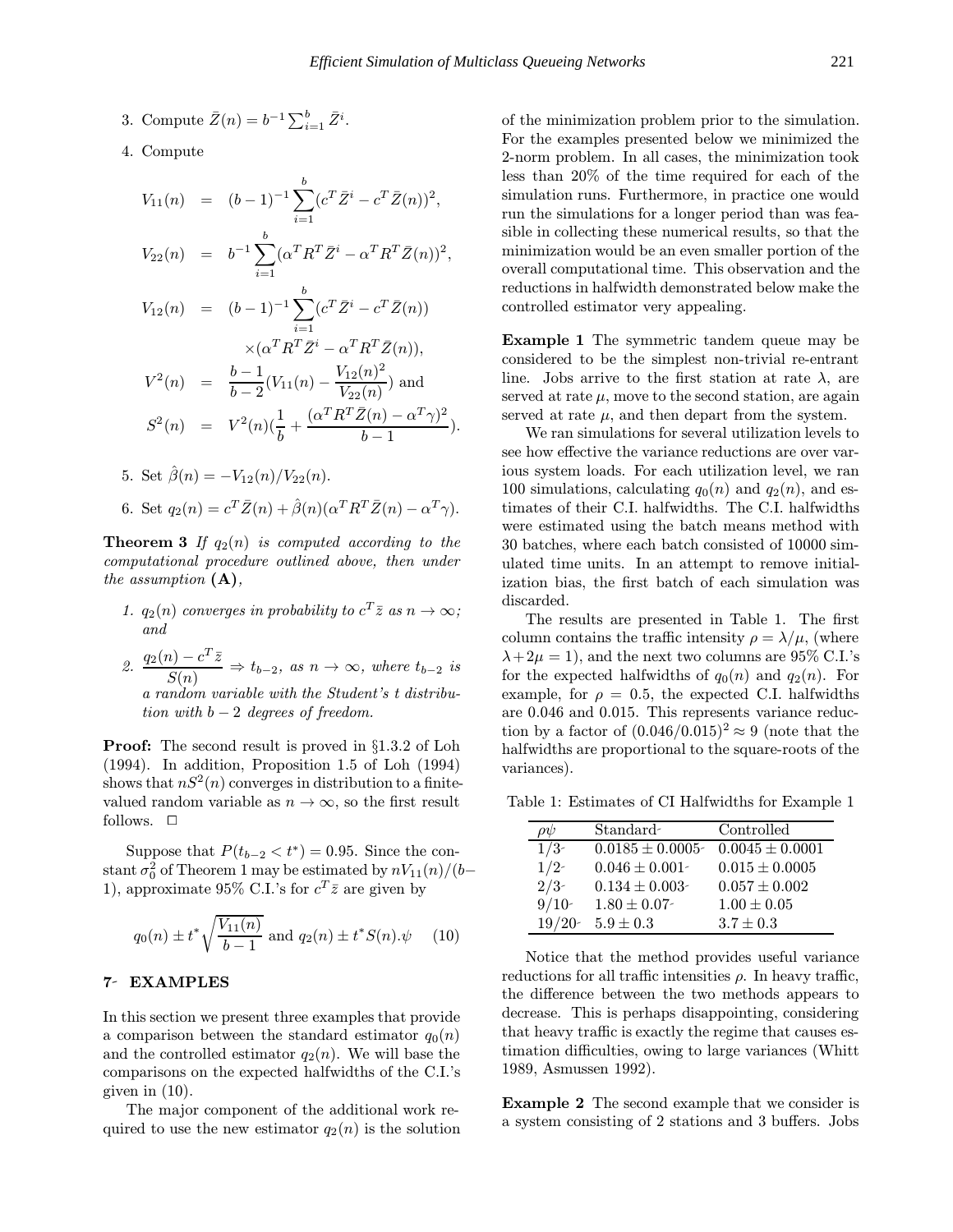arrive to buffer 1 at station 1, then proceed to buffer 2 at station 2, and complete their excursions by revisiting station 1 at buffer 3. We assume that this system operates under the LBFS (last buffer first served) preemptive priority policy, which is known to be stable as long as  $\lambda < \mu_2, \mu_1+\mu_3$  (Kumar and Kumar 1994b). We took  $\mu_1 = \mu_3$ .

We performed the same experiments as in the previous example. The results are presented in Table 2. The first 3 columns are the unnormalized rates  $\lambda, \mu_1 = \mu_3$  and  $\mu_2$ . The final 2 columns are 95% C.I.'s for the expected half-width of the standard and new estimators. The traffic intensity at both stations increases with the rows of the table.

Once again the variance reductions are of a very useful size, but decrease in effectiveness as the system enters heavy traffic.

Table 2: Estimates of CI Halfwidths for Example 2

|               | $\mu_1$ | $\mu_2$ | Standard        | Controlled                              |
|---------------|---------|---------|-----------------|-----------------------------------------|
|               |         | З       |                 | $0.042 \pm 0.001$ $0.00229 \pm 0.00006$ |
|               | 3       | 3       |                 | $0.096 \pm 0.003$ $0.0043 \pm 0.0001$   |
| $\mathcal{D}$ | 5       | 3       | $0.34 \pm 0.01$ | $0.0272 \pm 0.0008$                     |
| Q             | 20      | 11      | $1.32 + 0.05$   | $0.84 \pm 0.03$                         |

Example 3 Our final example demonstrates that the methodology is effective for larger systems. The system consists of 10 stations and 59 buffers as shown in Figure 1. Every station operates under the LBFS pre-emptive priority policy. As before, the rates are scaled so that the sum of the service rates and the arrival rates is 1. The unscaled arrival rate is  $\lambda = 1$ . and the unscaled service rates are identical at each station, and equal to 16, 16, 16, 18, 18, 20, 20, 20, 20 and 20. C.I.'s for the standard and controlled mean C.I. halfwidths are  $0.68 \pm 0.02$  and  $0.32 \pm 0.03$  respectively. Thus we obtain a factor of approximately 4 in variance reduction.

To conclude this section we remark that we could also have minimized the 1 or  $\infty$  norm of  $R\alpha - c$ , instead of the 2-norm as above. For the examples we tried (including those presented here), similar variance reductions were achieved.

## 8- SUMMARY AND DISCUSSION

The methodology presented in this paper generates effective control variates for simulations of re-entrant lines. Our control variate approach appears to be quite effective for all traffic loadings, but is more-so for moderate to light loadings. Although we have restricted attention to the mean steady-state number



Figure 1: The Re-Entrant Line of Example 3.

of jobs in the system, we could also apply the method to any linear function of  $\bar{z}$ . In particular, we could use the same approach in estimating the mean steadystate number of jobs in a single buffer.

The extension of this methodology to more general multiclass queueing systems (such as those considered in Bertsimas et al. 1994) is straight-forward. Simply uniformize the process Z, and consider functions of the form  $Ph-h$ , where h is a quadratic function of the buffer sizes, exactly as in §3.

It is of interest to see if it is possible to construct an estimator that performs far better than the standard estimator in heavy traffic, which is traditionally the most difficult performance regime in which to simulate. While the estimator constructed in this paper realized useful variance reductions, the reductions in heavy traffic were not as substantial as (for instance) those seen for the Approximating Markov Process method applied to the single-server queue (Henderson 1997). This remains an open problem.

#### ACKNOWLEDGMENTS

We thank Steve Chick for helpful suggestions that improved the presentation of this paper. Work supported in part by NSF Grant ECS 940372, 1994 University of Illinois Research Board Grant Beckman 1- 6-49749, and JSEP grant N00014-90-J-1270. This work was completed with the assistance of equipment granted through the IBM Shared University Research program and managed by the Computing and Communications Services Office at the University of Illinois at Urbana-Champaign.